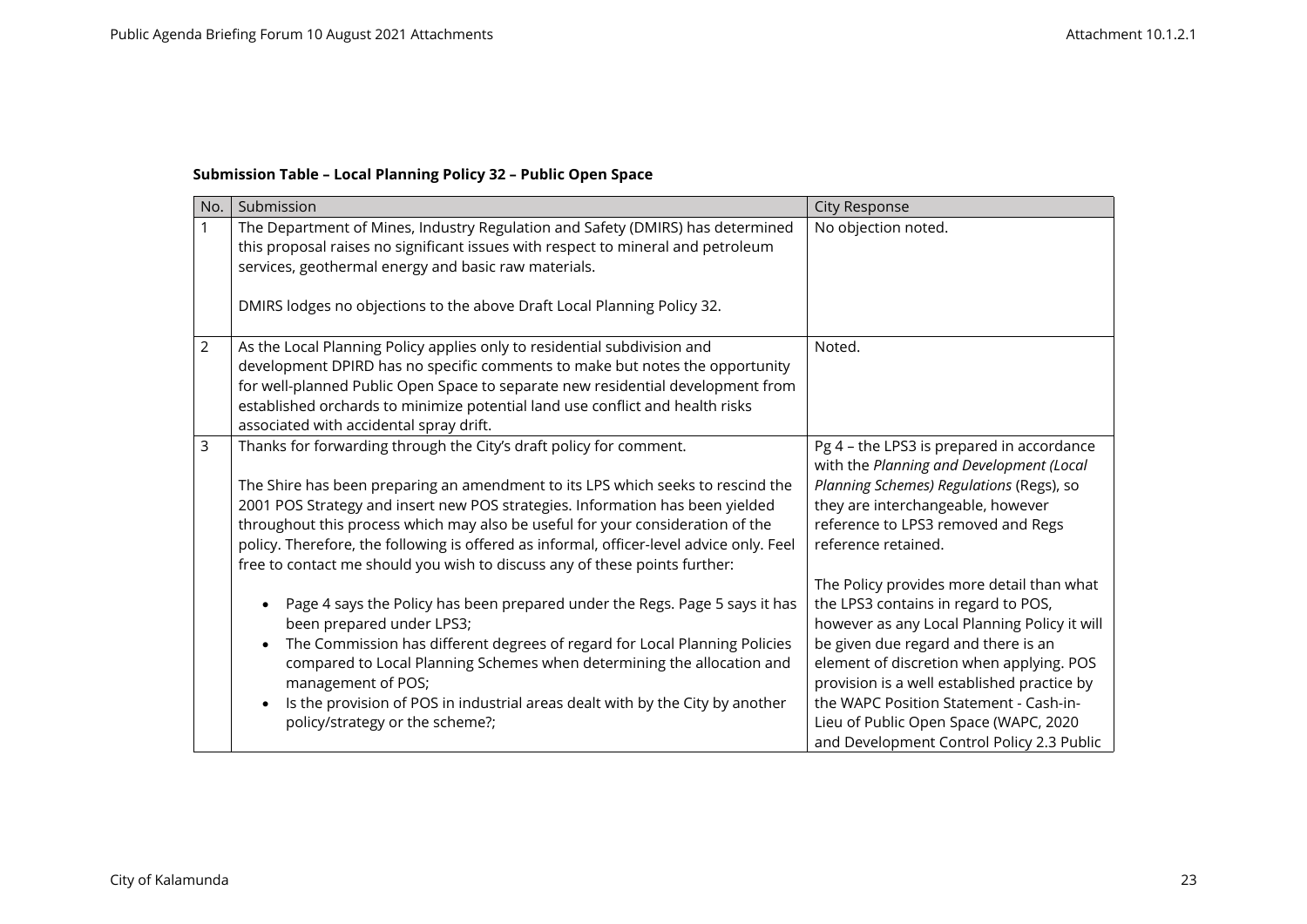| On page 9, the symbols "<" and ">" are a little confusing. For example, the<br>phrase: "exceeds >1 ha" reads as "exceeds greater than 1 hectare." If the ">"<br>symbols is removed, it reads "exceeds 1 hectare" which seems to be the<br>intent;<br>the Shire has recent examples of small areas of POS being created to<br>protect important heritage and cultural features i.e. the 4,000m <sup>2</sup> threshold<br>proposed by the policy may benefit from further qualification;<br>there appears to be some proposed duplication of matters/provisions that<br>appear in the contemporary planning framework. However, these may be<br>intentional;<br>recent experience is that the State is aiming to divest itself of management<br>responsibility for unmanaged Parks and Recreation Reserves. It is noted<br>that the City intends to make recommendations to the Commission to<br>establish new Parks and Recreation reserves in section 2.3.3 which may<br>attract a subsequent request for the City to manage the same; and<br>In section 2.3.4 POS and Parks and Recreation Reserves are "reservations"<br>rather than "zones" | Open Space in Residential Areas (WAPC,<br>May 2002), which this policy supplements.<br>This policy only relates to ceding of POS in<br>Residential areas. There is not provision<br>for POS in Industrial areas except through<br>Structure Planning or urban water<br>management requirements.<br>Pg 9 - symbols removed.<br>2.1.2 Amended to include a new point<br>"Where there are significant historical or<br>cultural values present a land contribution<br>will be requested where it is considered of<br>benefit to the wider community to retain<br>the values."<br>Policy has been significantly edited and<br>reformatted to remove duplication of<br>provisions except where considered of<br>benefit to applicants.<br>Any divestment of reserves by the State or<br>City will be considered on a case-by-case<br>basis.<br>Policy updated from zone to Parks and<br>Recreation reserve throughout document. |
|------------------------------------------------------------------------------------------------------------------------------------------------------------------------------------------------------------------------------------------------------------------------------------------------------------------------------------------------------------------------------------------------------------------------------------------------------------------------------------------------------------------------------------------------------------------------------------------------------------------------------------------------------------------------------------------------------------------------------------------------------------------------------------------------------------------------------------------------------------------------------------------------------------------------------------------------------------------------------------------------------------------------------------------------------------------------------------------------------------------------------------------------|----------------------------------------------------------------------------------------------------------------------------------------------------------------------------------------------------------------------------------------------------------------------------------------------------------------------------------------------------------------------------------------------------------------------------------------------------------------------------------------------------------------------------------------------------------------------------------------------------------------------------------------------------------------------------------------------------------------------------------------------------------------------------------------------------------------------------------------------------------------------------------------------------------------------------|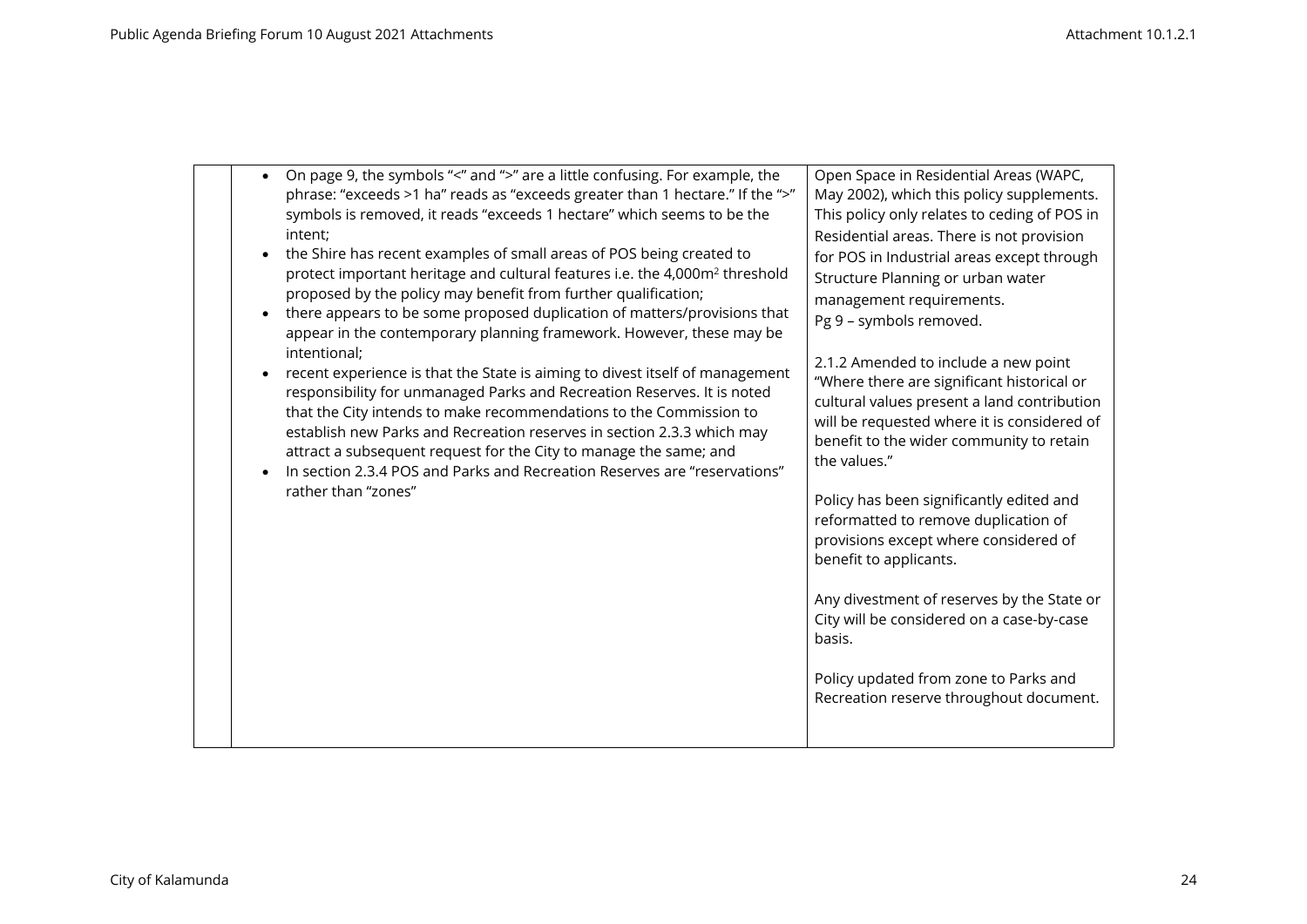| $\overline{4}$ | The Water Corporation notes and has no concerns with the content of the policy.                                                                                                                                                                                                                                    | Noted.                                                                                                                                            |
|----------------|--------------------------------------------------------------------------------------------------------------------------------------------------------------------------------------------------------------------------------------------------------------------------------------------------------------------|---------------------------------------------------------------------------------------------------------------------------------------------------|
|                | We particularly support the POS design provisions that recognize POS areas may<br>perform vital urban water management or other environmental purpose. POS<br>areas int eh urban landscape are important for local climate moderation and<br>maintenance and augmentation of tree canopy cover.                    | <b>CSIRO Climate Change information</b><br>document noted.<br>DLGSC's Public Parkland Planning and                                                |
|                | It is recommended that the list of requirements at 2.5.3 (Design of POS) should<br>also include recognition that, in some locations, POS areas may also be suitable to                                                                                                                                             | Design Guide (WA) considered address as<br>part of Policy and Schedule 1 provisions.                                                              |
|                | accommodate, or be co-located with, utilities such as wastewater pump stations,<br>gravity sewers and water mains.                                                                                                                                                                                                 | Irrigation considered addressed in<br>Schedule 1 Information Required which<br>refers to "site layout (irrigation / sub-soil<br>drainage design)" |
|                | I addition to our submission letter sent previously, here are some further<br>comments from the Water Corporation's Waterwise Cities team.                                                                                                                                                                         |                                                                                                                                                   |
|                | Acknowledge that the City has been an endorsed Waterwise Council for<br>over 10 years and are working towards Gold recognition.<br>Acknowledge the City identified a need for additional irrigated sports-fields<br>as part of its Hartfield Park Master Plan in 2010. As the groundwater                          |                                                                                                                                                   |
|                | allocation for the area was capped and fully utilised, the City developed an<br>alternative water source (MAR using harvesting stormwater) to ensure the<br>long-term sustainability of the site.                                                                                                                  |                                                                                                                                                   |
|                | Support Policy Objectives (section 1.5) including POS design to demonstrate<br>environmental sustainability and incorporate WSUD principles; Design of<br>POS (section 2.5.3) referring to best practice in water conservation,<br>harvesting, re-use and irrigation; Sport POS design (section 2.5.4) stating the |                                                                                                                                                   |
|                | playing field component of Sport POS sites should have access to a water                                                                                                                                                                                                                                           |                                                                                                                                                   |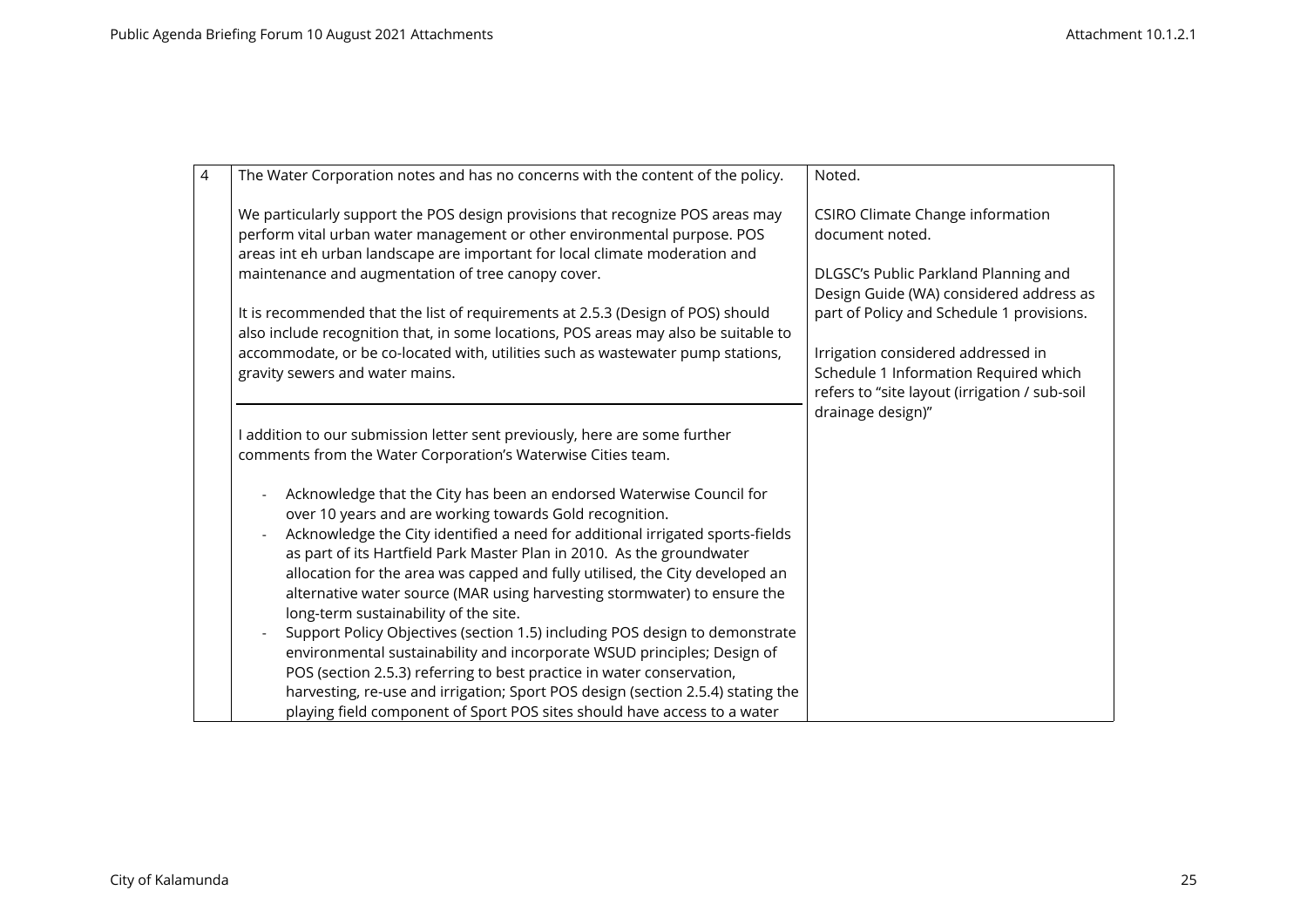| supply and water licence transferable to the City, suitable for the irrigation                                                      |  |
|-------------------------------------------------------------------------------------------------------------------------------------|--|
| of an appropriate amount of turf and landscaping.                                                                                   |  |
| Support the policy stating that turf should be minimised in areas not                                                               |  |
| reserved for sport space, which will help reduce water demand. The City                                                             |  |
| may consider exceptions to this where the proponent has a licence to take                                                           |  |
| water issued by DWER or has applied for a licence to take water and                                                                 |  |
| confirmed that sufficient water is available from the groundwater resource,                                                         |  |
| unless an alternative water source is proposed.                                                                                     |  |
| Support handover of POS from the developer to the City which includes a                                                             |  |
| requirement to provide the City with annual metered bore water usage data                                                           |  |
| for any irrigated POS during the term of their maintenance period, to                                                               |  |
| demonstrate compliance with the water licence allocation for that area.                                                             |  |
|                                                                                                                                     |  |
| The policy should acknowledge the impact of climate change, including                                                               |  |
| reduced groundwater availability and increasing temperatures. Planning                                                              |  |
| and design of POS needs to consider water security and climate                                                                      |  |
| resilience. CSIRO provides an outlook for Australia, available at                                                                   |  |
| https://www.csiro.au/en/research/environmental-impacts/climate-                                                                     |  |
| change/Climate-change-information                                                                                                   |  |
| Section 2.5.3 Design of POS should include reference to DLGSC's Public                                                              |  |
| Parkland Planning and Design Guide (WA), available at                                                                               |  |
| https://www.dlgsc.wa.gov.au/department/publications/publication/public-                                                             |  |
| parkland-planning-and-design-guide-(wa). This guide includes<br>recommended waterwise practices such as soil amendment, hydrozoning |  |
|                                                                                                                                     |  |
| and best practice irrigation systems, which need to be considered in the                                                            |  |
| early stages of POS design.                                                                                                         |  |
| Information required (section 2.2) could include an irrigation demand                                                               |  |
| estimate based on the area of parkland under irrigation.                                                                            |  |
| The policy should include reference to the issues surrounding use of                                                                |  |
| potable (scheme) water for irrigation of POS. The Water Corporation's                                                               |  |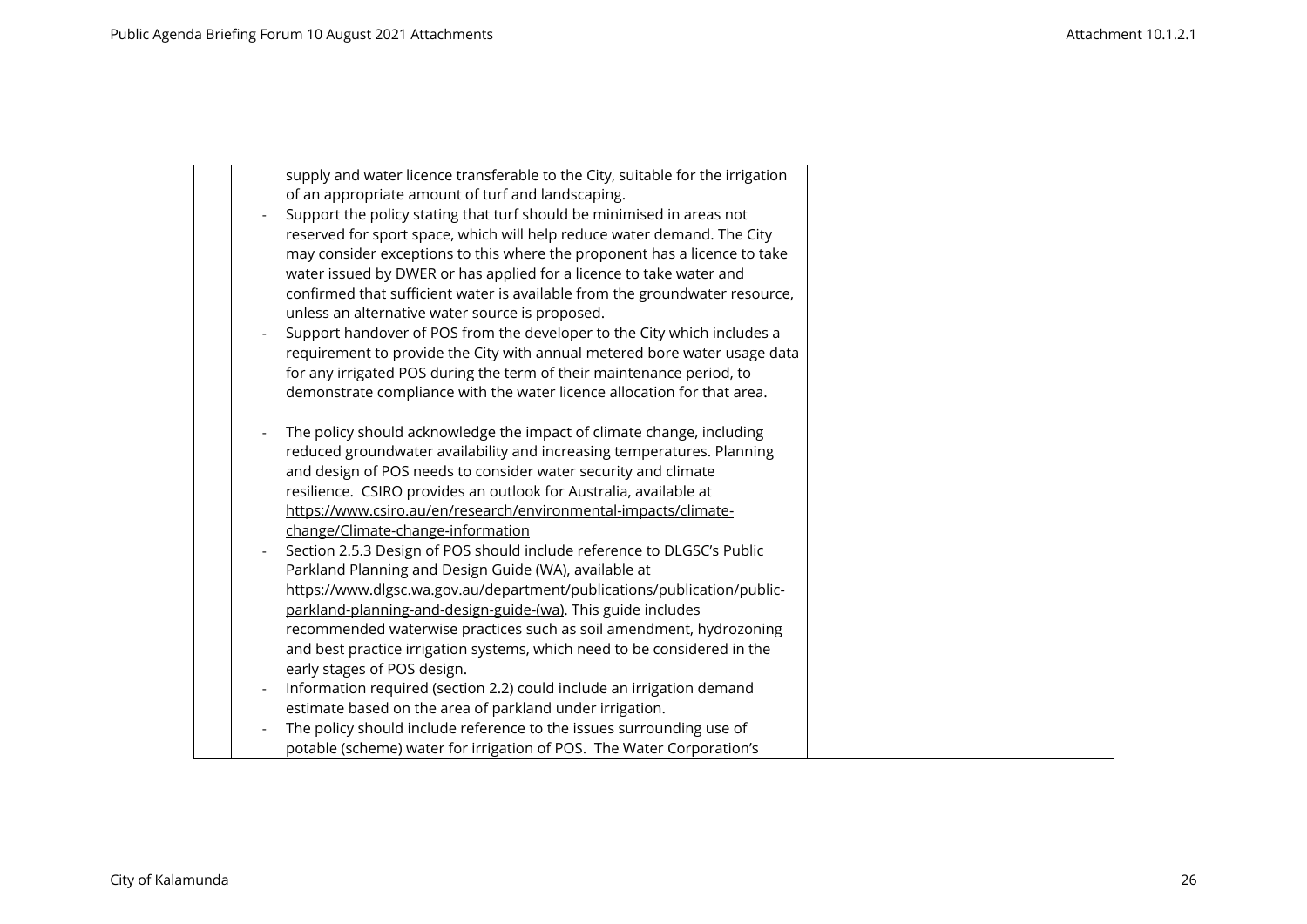|   | Policy Water for Public Open Space Irrigation provides that the Corporation<br>may provide scheme water for POS irrigation as a last resort, subject to<br>other irrigation options need to be considered.                                                                                                                                                                                                                                                                                                                                                                                                                                                                                                                                   |                                                                                                                                                                           |
|---|----------------------------------------------------------------------------------------------------------------------------------------------------------------------------------------------------------------------------------------------------------------------------------------------------------------------------------------------------------------------------------------------------------------------------------------------------------------------------------------------------------------------------------------------------------------------------------------------------------------------------------------------------------------------------------------------------------------------------------------------|---------------------------------------------------------------------------------------------------------------------------------------------------------------------------|
| 5 | Main Roads has no objection to the proposed Local planning Policy and offers the<br>following comment:<br>1. Main Roads recommends section 2.5.3 Design of POS be amended to<br>include guidance on POS design when located abutting a State Road, land<br>reserved as Primary Regional Road in the Metropolitan Region Scheme, and<br>land reserved by a Planning Control Area.<br>It is recommended the following wording is included, where POS is located<br>abutting a State Road or land reserved in a Planning Control Area or as a<br>Primary Regional Road in the Metropolitan Region Scheme, ground levels<br>on the road reserve boundary are to be maintained as existing, and future<br>road concepts taken into consideration. | No objection noted.<br>Recommended phrasing around road<br>levels added to Schedule 1 - 5.1 Design of<br>POS.                                                             |
| 6 | It is unclear from the documentation provided if the City of Kalamunda has applied<br>State Planning Policy 3.7 - Planning in Bushfire Prone Areas (SPP 3.7) to this proposal.<br>Given the Local Planning Policy seeks to ensure there is adequate and well<br>distributed POS throughout the City of Kalamunda, the policy provides an<br>opportune mechanism for the coordination of bushfire risk to ensure that it does<br>not result in the introduction or intensification of development or land use in an<br>area that has or will, on completion, have an extreme BHL and/or BAL-40 or BAL-<br>FZ.                                                                                                                                 | Noted. All applications as required under<br>State Planning Policy 3.7 Planning in<br>Bushfire Prone Areas will be referred to<br>DFES as needed on a case-by-case basis. |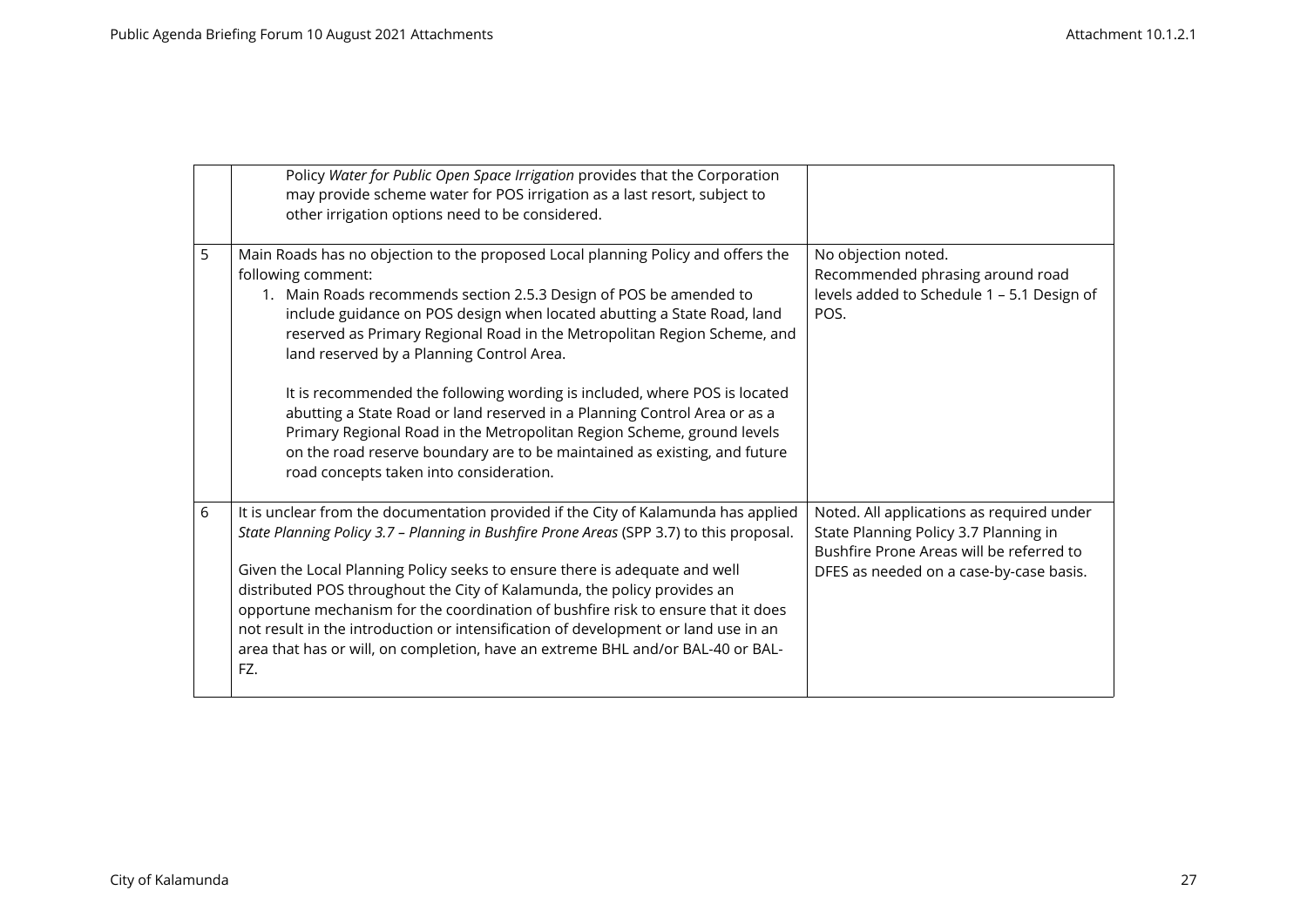|   | SPP 3.7 seeks to reduce vulnerability to bushfire through the identification and<br>consideration of bushfire risks in decision-making at all stages of the planning and<br>development process.<br>A Bushfire Management Plan (BMP) is required to accompany strategic planning<br>proposals, subdivision and development applications in areas above BAL-LOW or<br>areas with a bushfire hazard level above low (refer to clause 6.2b). A BMP includes<br>the bushfire assessment, identification of the bushfire hazard issues arising from<br>the relevant assessment and a clear demonstration that compliance with the<br>bushfire protection criteria contained within Appendix 4 of the Guidelines for<br>Planning in Bushfire Prone Areas, is or can be achieved.<br>The BMP should be prepared as early as possible in the planning process and<br>progressively refined or reviewed as the level of detail increases. The level of detail<br>provided within a BMP should be commensurate with the applicable planning<br>stage and scale of the proposal or application.<br>Should you apply SPP 3.7 then, we request the relevant information pursuant to<br>this policy be forwarded to DFES to allow us to review and provide comment prior<br>to the City's endorsement of the Local Planning Policy. |  |
|---|-----------------------------------------------------------------------------------------------------------------------------------------------------------------------------------------------------------------------------------------------------------------------------------------------------------------------------------------------------------------------------------------------------------------------------------------------------------------------------------------------------------------------------------------------------------------------------------------------------------------------------------------------------------------------------------------------------------------------------------------------------------------------------------------------------------------------------------------------------------------------------------------------------------------------------------------------------------------------------------------------------------------------------------------------------------------------------------------------------------------------------------------------------------------------------------------------------------------------------------------------------------------------------------------------------------------------|--|
| 7 | <b>ONLINE SURVEY RESULTS SUMMARY</b><br>Are you supportive of the policy?                                                                                                                                                                                                                                                                                                                                                                                                                                                                                                                                                                                                                                                                                                                                                                                                                                                                                                                                                                                                                                                                                                                                                                                                                                             |  |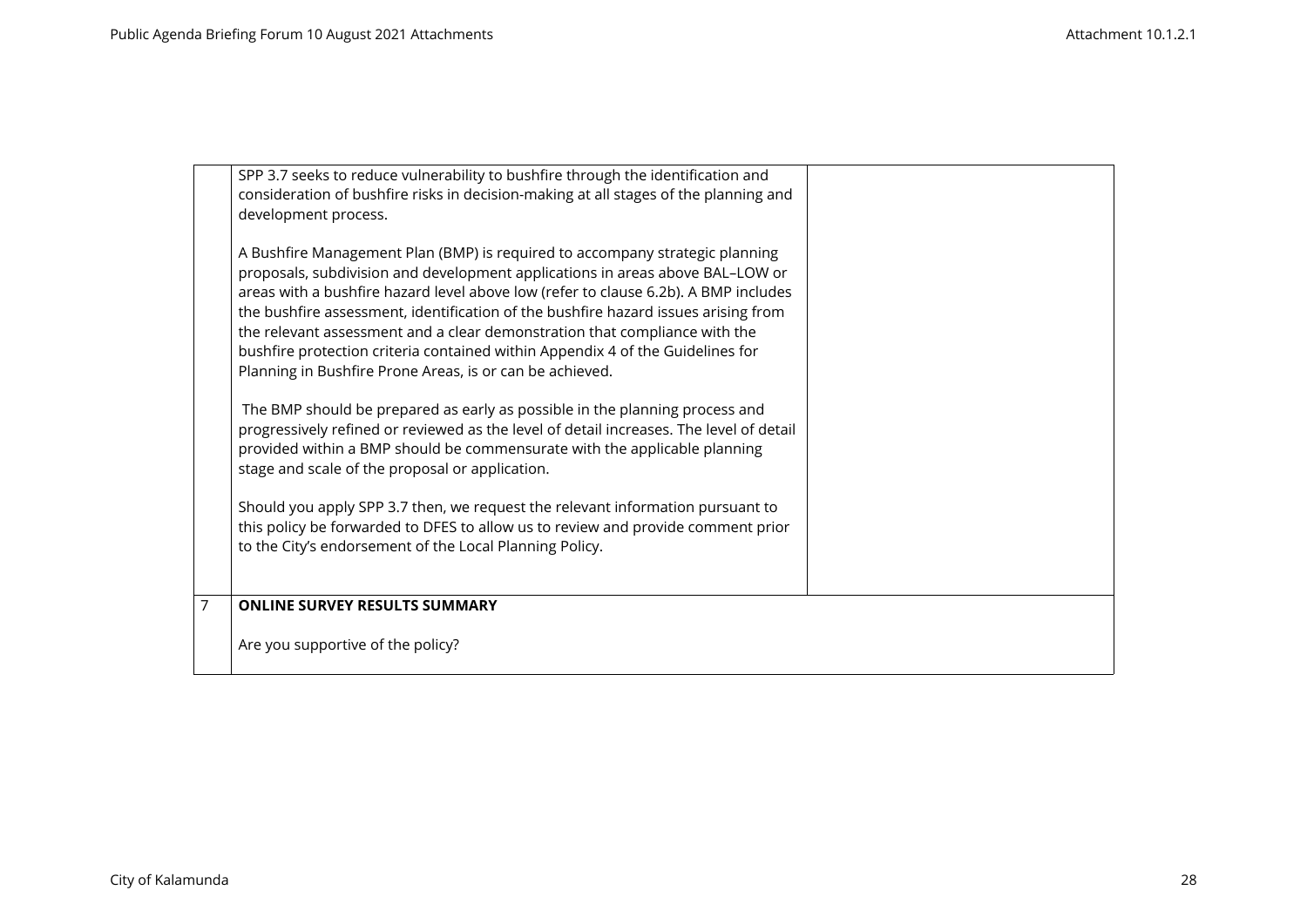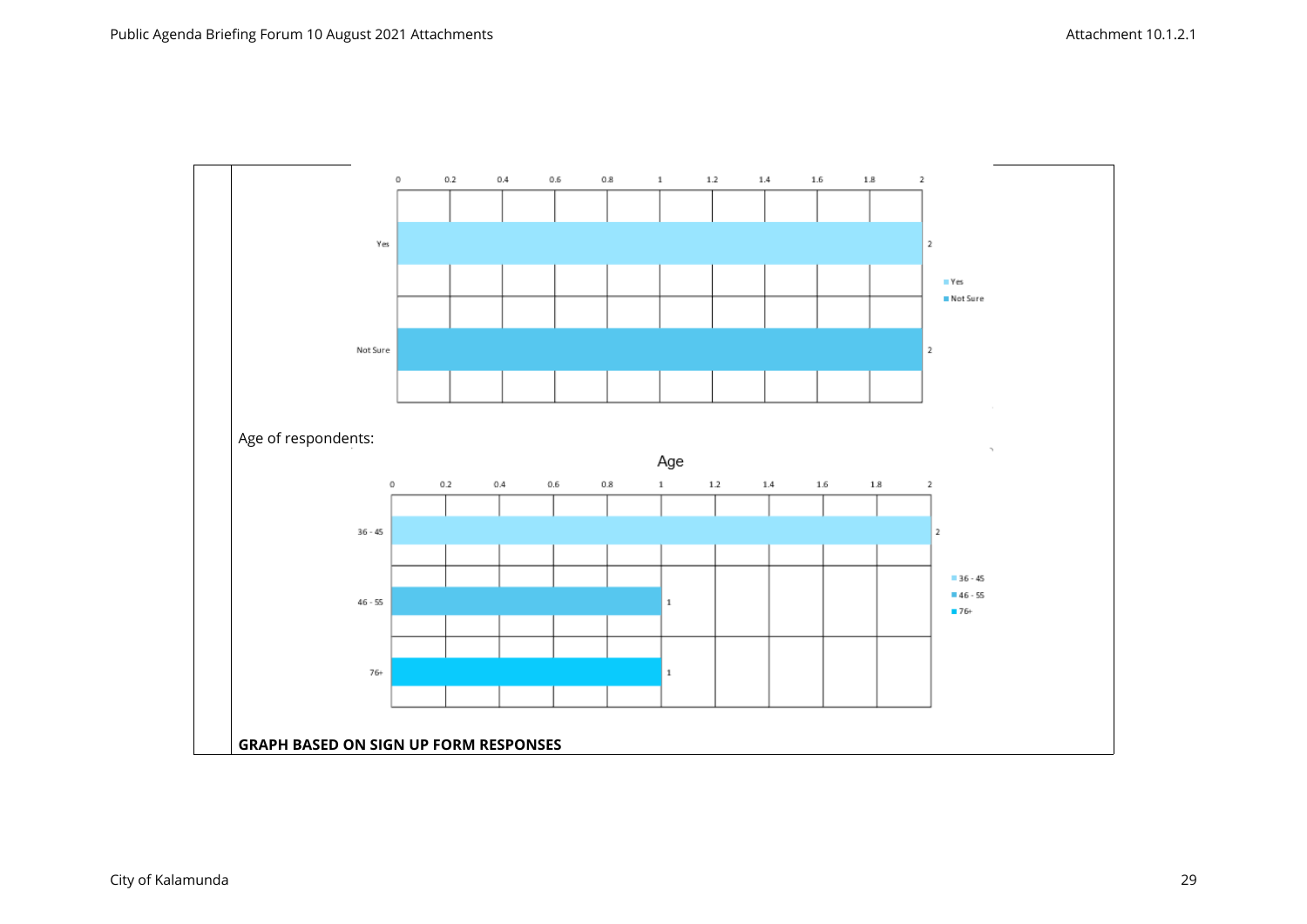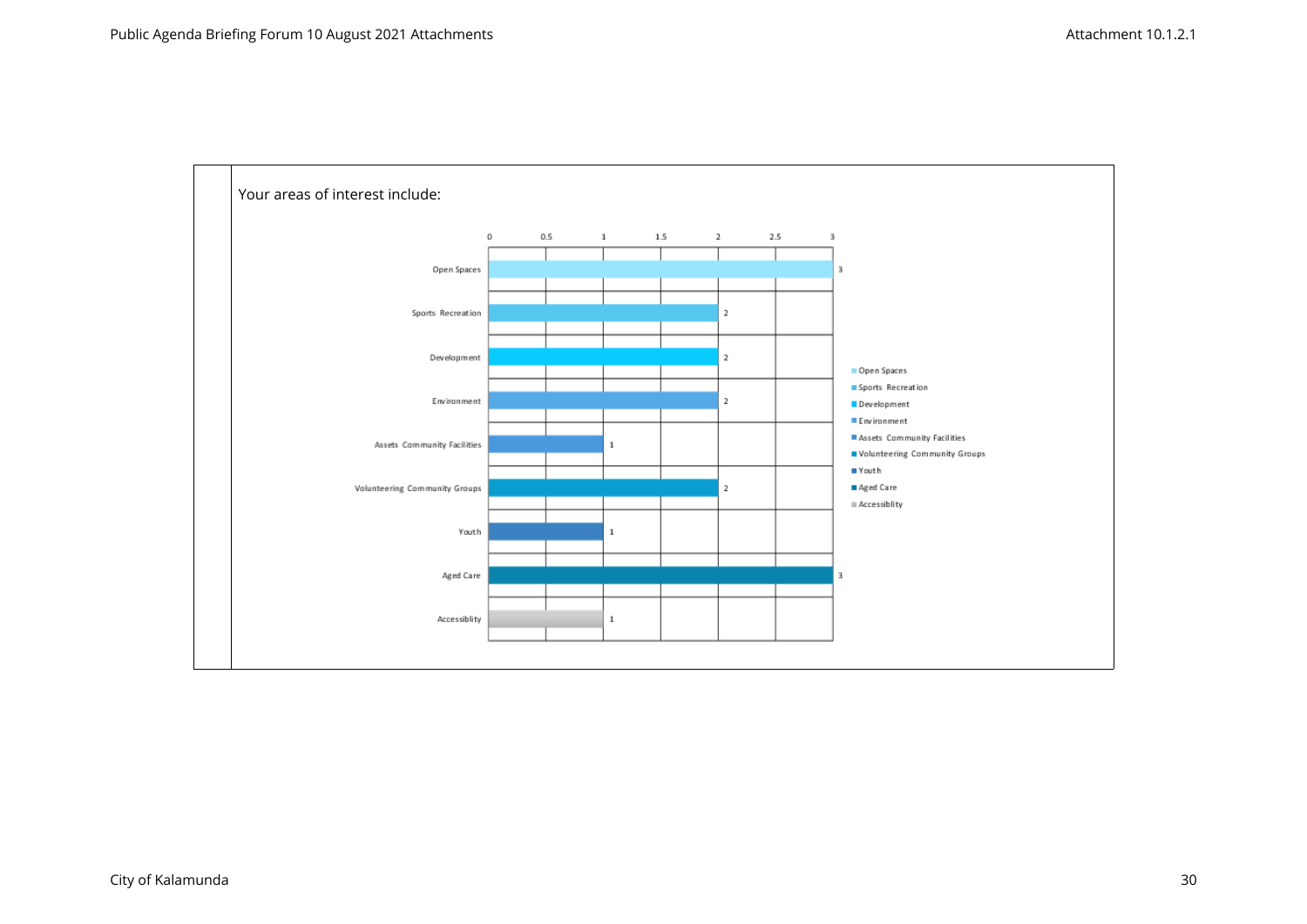| <b>Resp</b><br>onse | Are you<br>supportive<br>of the<br>Policy? | Why?                                                                                                                                                                                                                                                                                                                                                                                                                                        | What do you<br>like about the<br>Policy?    | Is there anything within<br>the Policy that you<br>would like to see<br>improved/changed/remo<br>ved? | Do you<br>have any<br>additional<br>comments<br>that are<br>important<br>to<br>finalising<br>the<br>Policy? | City Response                                                                                                                                                                                                                                                                                                                                                                                                              |
|---------------------|--------------------------------------------|---------------------------------------------------------------------------------------------------------------------------------------------------------------------------------------------------------------------------------------------------------------------------------------------------------------------------------------------------------------------------------------------------------------------------------------------|---------------------------------------------|-------------------------------------------------------------------------------------------------------|-------------------------------------------------------------------------------------------------------------|----------------------------------------------------------------------------------------------------------------------------------------------------------------------------------------------------------------------------------------------------------------------------------------------------------------------------------------------------------------------------------------------------------------------------|
| 1                   | Not Sure                                   | I think cash in lieu<br>for properties<br><4000 metres<br>where it is three or<br>more lots is unfair.<br>Either the city<br>wants these types<br>of subdivisions or<br>they don't.<br>Personally I don't.<br>But don't<br>discourage by a<br>POS cash in lieu<br>scheme. There are<br>development fees<br>and subdivision<br>fees etc, if it costs<br>more for the City<br>for these types of<br>expansions, then<br>incorporate it in the | $>10000$ to<br>include POS for<br>everyone. | Remove POS requirements<br>for <4000                                                                  |                                                                                                             | This policy applies to all<br>residential subdivision<br>which creates an<br>additional three or more<br>lots. The City will not<br>seek a POS contribution<br>for subdivisions of an<br>additional one or two<br>lots, boundary<br>realignments or<br>amalgamations where no<br>additional lots are<br>created.<br>The 4000m2 cash-in-lieu<br>threshold is to prevent<br>the ceding of land for<br>POS which would be too |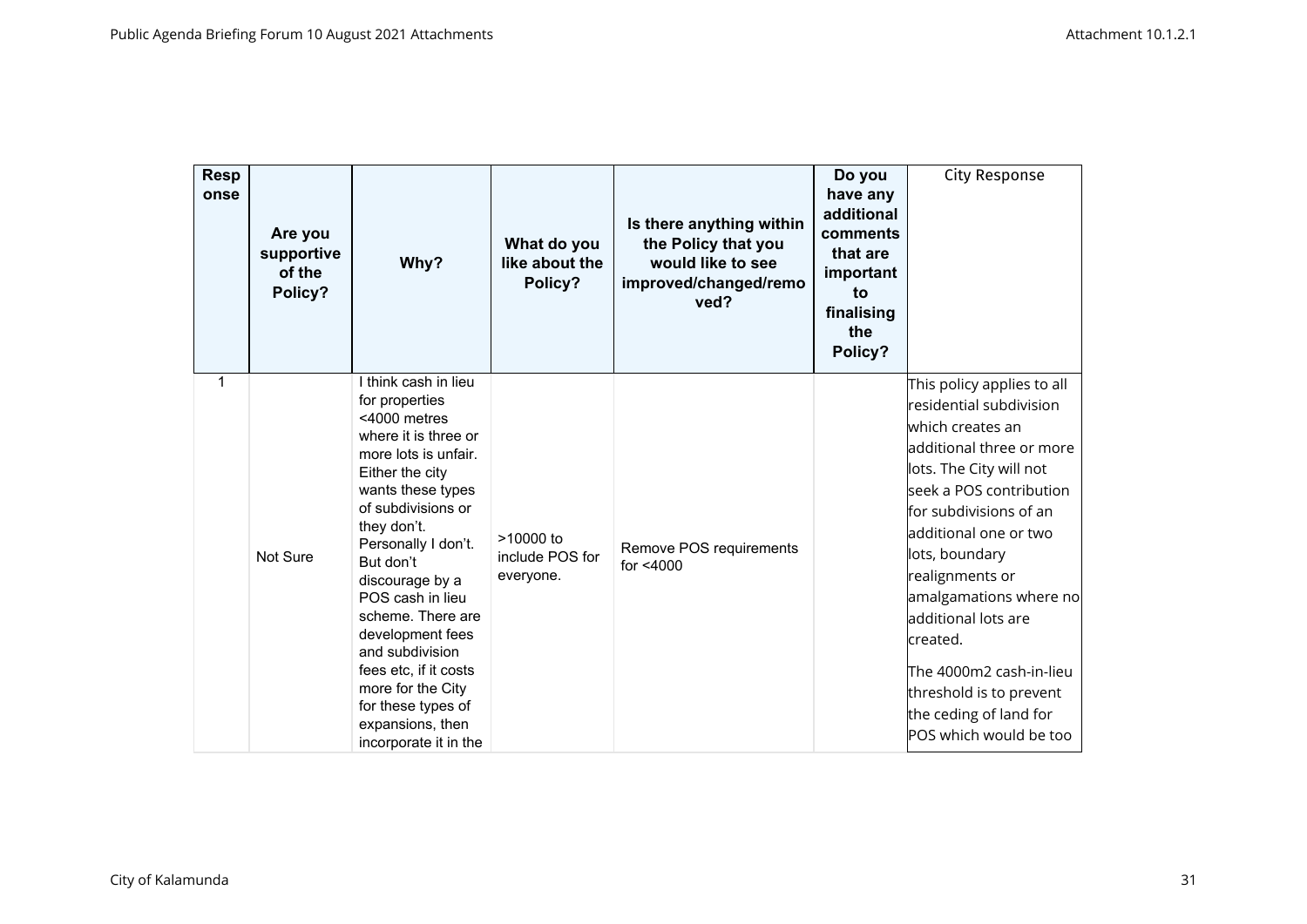|   |     | actual fees. But if<br>the City doesn't<br>want the small lot<br>development, don't<br>allow it in the<br>planning scheme.                                                                                                                                                                                                               |                                                                                                                                                       |                                                                                                                                                                                                                                                                                                                                                                                                                                                                                                                        |                                                                                                                                                                                                                      | small to sufficiently<br>provide benefit to the<br>community.<br>The 10% POS<br>contribution for<br>residential subdivision is<br>a requirement under<br>State Planning Policy 2.3<br>Public Open Space in<br>Residential Areas.                                                                                        |
|---|-----|------------------------------------------------------------------------------------------------------------------------------------------------------------------------------------------------------------------------------------------------------------------------------------------------------------------------------------------|-------------------------------------------------------------------------------------------------------------------------------------------------------|------------------------------------------------------------------------------------------------------------------------------------------------------------------------------------------------------------------------------------------------------------------------------------------------------------------------------------------------------------------------------------------------------------------------------------------------------------------------------------------------------------------------|----------------------------------------------------------------------------------------------------------------------------------------------------------------------------------------------------------------------|-------------------------------------------------------------------------------------------------------------------------------------------------------------------------------------------------------------------------------------------------------------------------------------------------------------------------|
| 2 | Yes | I have researched<br>the psychological<br>and physical<br>benefits associated<br>with humans in<br>every day contact<br>with nature and<br>animals and the<br>results are<br>remarkable.<br>Humans who have<br>easy access to<br>green trees,<br>gardens, sky,<br>water, insects and<br>animals are<br>physically and<br>psychologically | I like the fact<br>that the City of<br>Kalamunda is<br>aware of the<br>inportance of<br>resident and<br>ratepayer health<br>(mental and<br>physical). | I would actually like to see<br>the City implement the<br>policy. I believe (with<br>evidence) that the City is not<br>"walking the talk". While<br>verge trees and gardens are<br>abundant in Kalamunda,<br>High Wycombe and<br>Forestfield are wastelands<br>dearth of easy-to-reach<br>green spaces for residents.<br>Council land has been sold<br>to developers (eg Dpt of<br>Housing) and the suburbs<br>are becoming concrete and<br>brick jungles; meaning hot<br>and unappealing (and<br>therefore positively | Yes - what<br>is the City<br>going to do<br>to increase<br>green open<br>space?<br>Many<br>ratepayers,<br>myself<br>included,<br>grew up in<br>the then<br>Shire of<br>Kalamunda<br>when we<br>actually had<br>large | Comment in support of<br>more green space in<br>High Wycombe is noted.<br>The process for<br>delivering public open<br>space is through cash-in-<br>lieu contributions or<br>ceding of land at<br>subdivision stage. The<br>City recently used some<br>lof these funds to<br>upgrade Elmore Way<br>Park behind the High |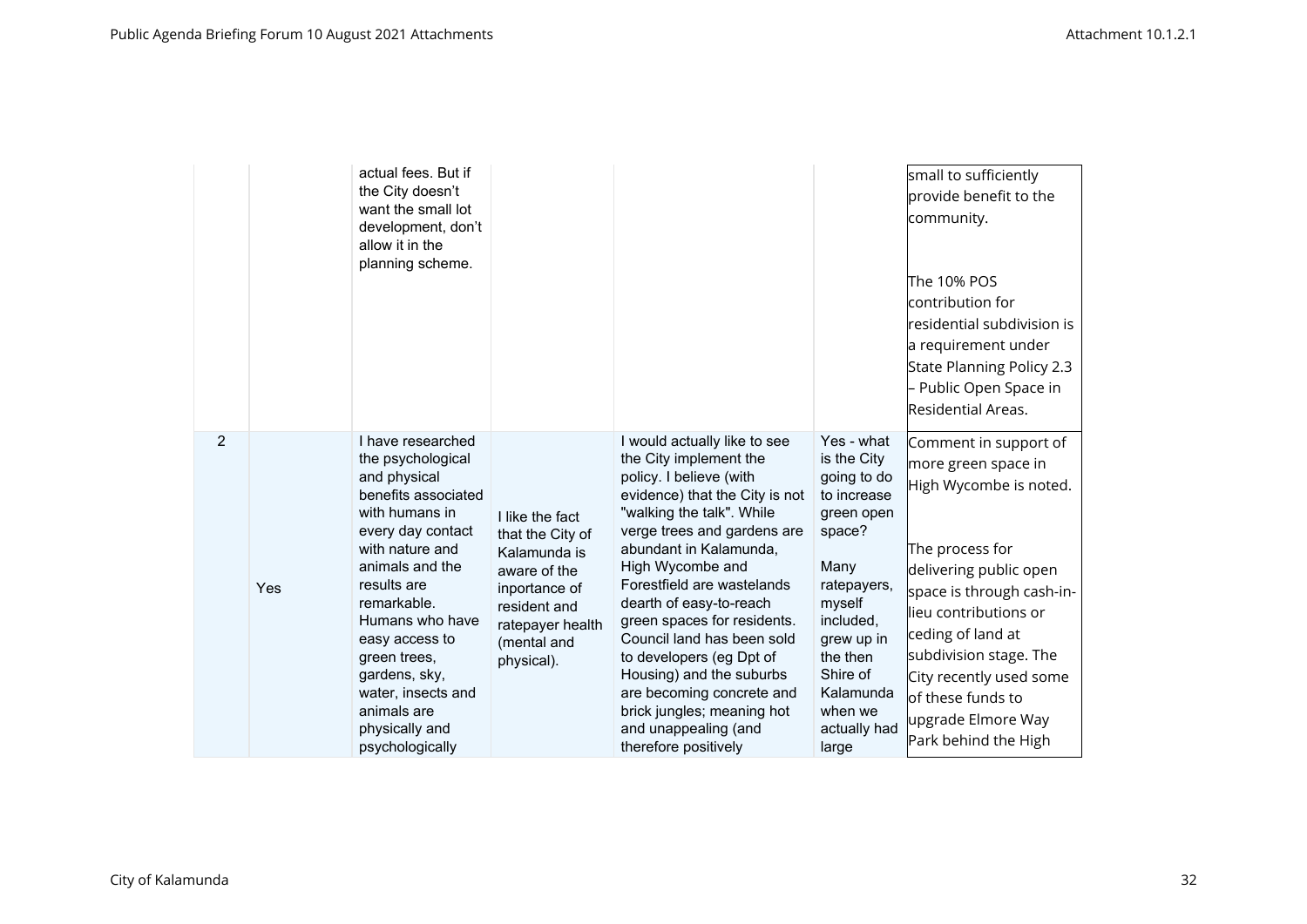| healthier. Every<br>resident should<br>have daily and<br>"easy" access to<br>enjoyable and safe<br>walking and sitting<br>areas in green<br>environments. | contributing to psychological<br>ill health of housing<br>inhabitants). Other suburbs<br>are planting trees in the<br>middle of streets; this could<br>be done. Other councils<br>have abundant parks within<br>a short walk of all residents<br>and many have water with<br>bridges and walk and cycle<br>ways. The shopping centre<br>at High Wycombe has a<br>park behind it with two dog<br>areas but all the other land<br>(lot of it was swampy) has<br>been sold to developers!<br>This was an extremely<br>stupid and short-sighted<br>decision; this land should<br>have been turned into a very<br>large park and lake/swamp<br>area for families.<br>Fleming Reserve just<br>doesn't measure up and is<br>too far for people who live<br>closer to Kalamunda Road<br>to walk to. The shopping<br>centre is full of fast food<br>outlets and no healthy cafes<br>and restaurants. We have<br>not seen one decent cafe - | blocks,<br>trees and<br>parks. We<br>were<br>slimmer and<br>fitter. Now<br>many<br>residents<br>are lazy and<br>fat. Having<br>outdoor<br>gym and<br>play<br>equipment<br>and a lot of<br>green space<br>will help. A<br>better City<br>will attract<br>better<br>people<br>(meaning<br>less crime).<br>Side point -<br>I have a<br>large<br>property<br>with trees<br>and<br>neighbours<br>complain | Wycombe tavern into an<br>accessible dog park and<br>installed an additional 48<br>new trees and seven<br>native Xanthorrea (grass<br>trees), along with<br>relocating two grass<br>trees and one Zamia<br>palm from a Department<br>of Education project in<br>Gooseberry Hill. The City<br>also installed paths,<br>lighting, sheltered<br>seating areas, water<br>fountain, fencing and dog<br>agility equipment.<br>The City has similar cash-<br>in-lieu POS improvement<br>projects underway,<br>including Fleming<br>Reserve.<br>Support for a green<br>urban environment and<br>green bins is noted. |
|-----------------------------------------------------------------------------------------------------------------------------------------------------------|-----------------------------------------------------------------------------------------------------------------------------------------------------------------------------------------------------------------------------------------------------------------------------------------------------------------------------------------------------------------------------------------------------------------------------------------------------------------------------------------------------------------------------------------------------------------------------------------------------------------------------------------------------------------------------------------------------------------------------------------------------------------------------------------------------------------------------------------------------------------------------------------------------------------------------------|------------------------------------------------------------------------------------------------------------------------------------------------------------------------------------------------------------------------------------------------------------------------------------------------------------------------------------------------------------------------------------------------------|--------------------------------------------------------------------------------------------------------------------------------------------------------------------------------------------------------------------------------------------------------------------------------------------------------------------------------------------------------------------------------------------------------------------------------------------------------------------------------------------------------------------------------------------------------------------------------------------------------------|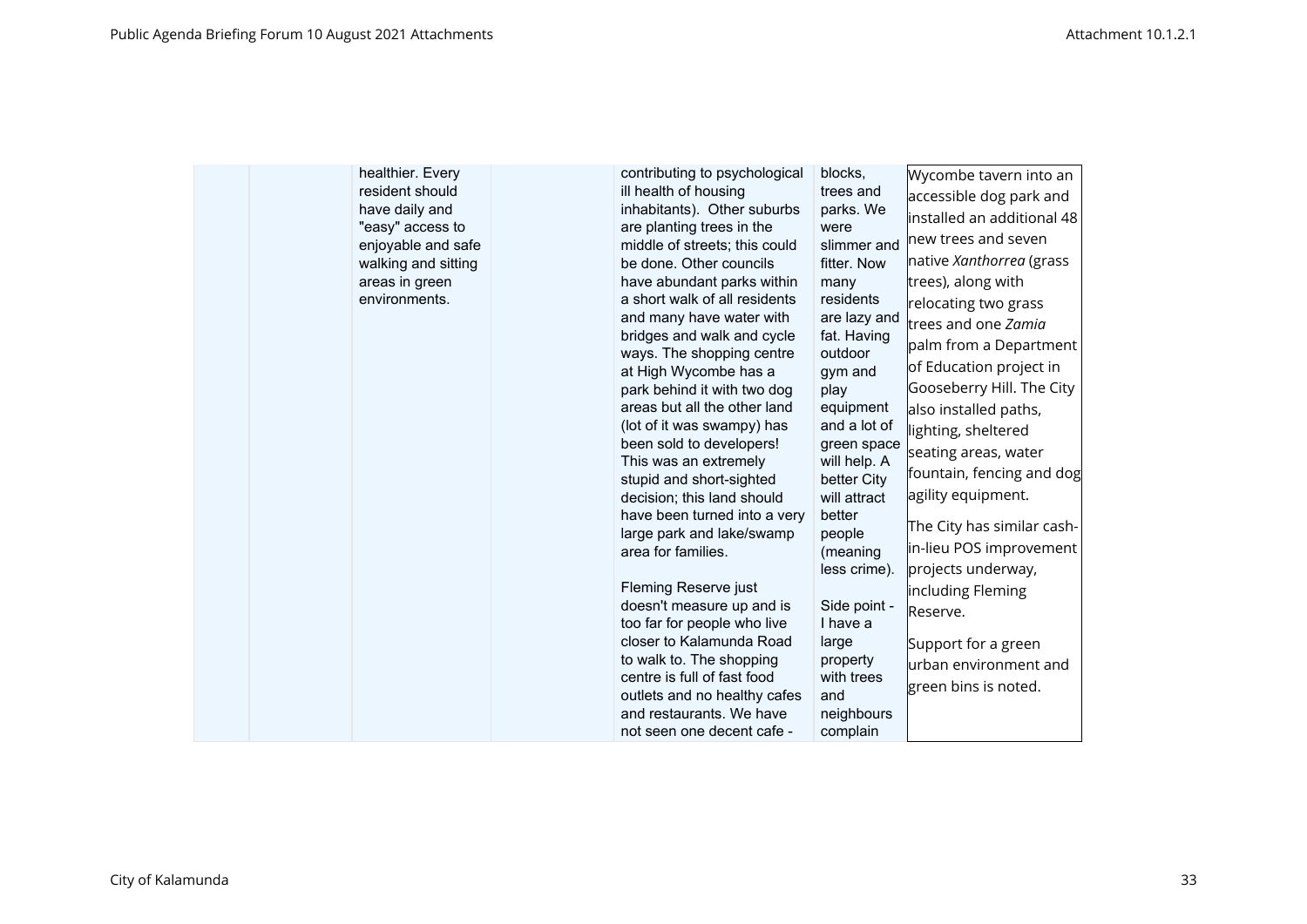| Kalamunda has a Dome and<br>the lovely hotel. High<br>Wycombe has a few bogan<br>taverns - I mean; really!<br>We're not all bogans in High<br>Wycombe. The parking is<br>asphalt with no trees<br>(maybe a few) and no lovely<br>garden areas to sit in.<br>Where is High Wycombe's<br><b>Stirk Park? Actually Stirk</b><br>Park really should have<br>cafes with outdoor sitting<br>areas overlooking it and<br>which have gardens/flowers<br>etc.<br>The swamp land behind the<br>shopping centre and dog<br>areas (looks like a developer<br>site for over 55s) should be<br>bought back the council and | when I cut<br>down a tree.<br>I say to<br>them "well,<br>why don't<br>you have<br>trees?"<br>They<br>seriously<br>don't have<br>trees<br>because<br>they live in<br>small<br>houses on<br>small blocks<br>because the<br>City of<br>Kalamunda<br>approved<br>such felling<br>of trees. |  |
|-------------------------------------------------------------------------------------------------------------------------------------------------------------------------------------------------------------------------------------------------------------------------------------------------------------------------------------------------------------------------------------------------------------------------------------------------------------------------------------------------------------------------------------------------------------------------------------------------------------|----------------------------------------------------------------------------------------------------------------------------------------------------------------------------------------------------------------------------------------------------------------------------------------|--|
| turned into a lovely green<br>park with water and healthy<br>cafes.<br>Another issue are all the<br>shopping locals in High<br>Wycombe - can something<br>be done to add value to<br>each - green roof gardens<br>and bars?                                                                                                                                                                                                                                                                                                                                                                                 | Will the City<br>buy back<br>property<br>from<br>residents<br>and create<br>new and<br>sensible<br>green                                                                                                                                                                               |  |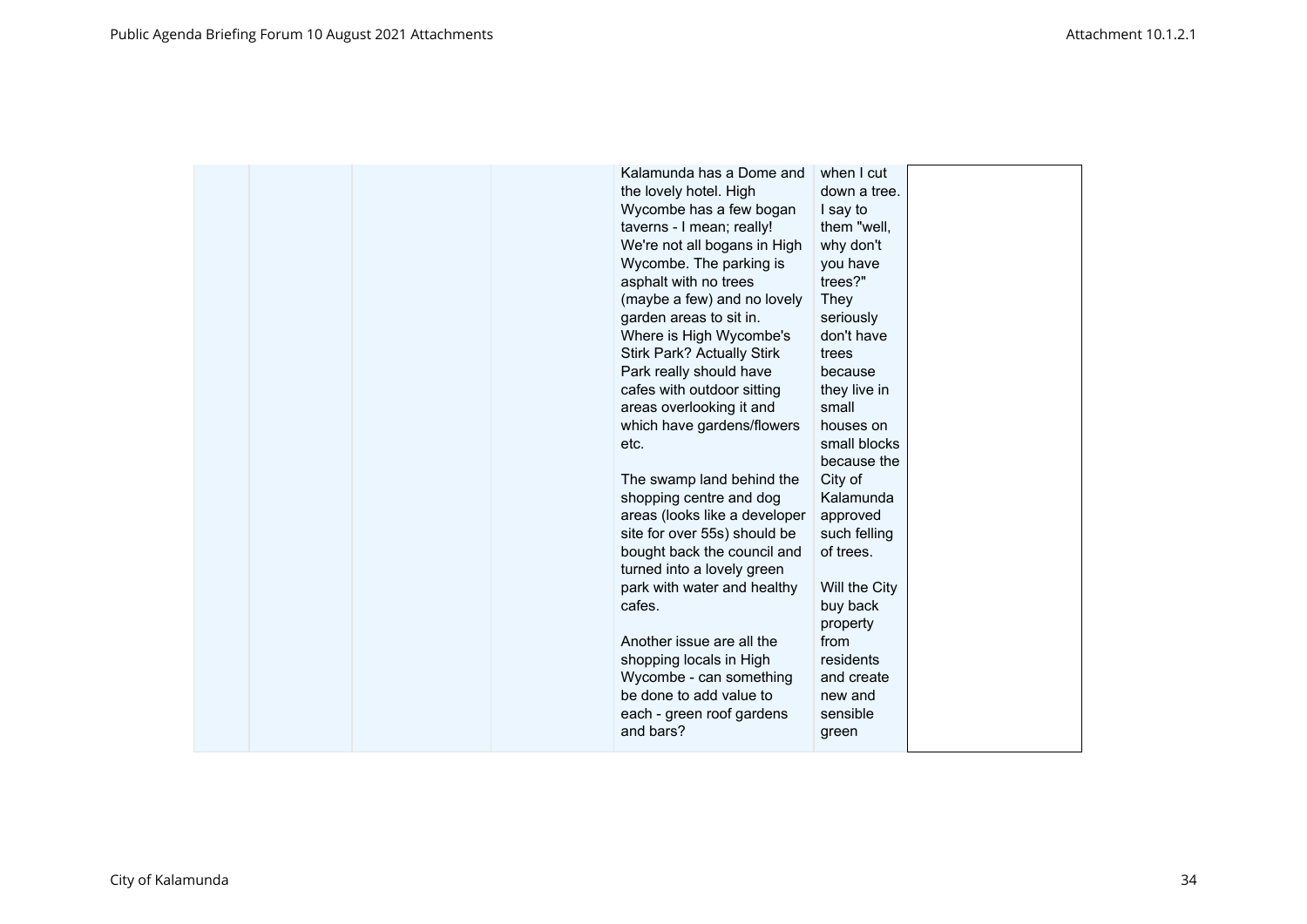|  |  | spaces?       |  |
|--|--|---------------|--|
|  |  | From a        |  |
|  |  | ratepayer's   |  |
|  |  | perspective,  |  |
|  |  | it looks to   |  |
|  |  | me like the   |  |
|  |  | Council just  |  |
|  |  | wants to      |  |
|  |  | earn more     |  |
|  |  | money via     |  |
|  |  | the           |  |
|  |  | collection of |  |
|  |  | rates -       |  |
|  |  | whereas the   |  |
|  |  | irony is if   |  |
|  |  | you make      |  |
|  |  | suburbs       |  |
|  |  | more          |  |
|  |  | appealing     |  |
|  |  | and green,    |  |
|  |  | you attract   |  |
|  |  | better        |  |
|  |  | buyers and    |  |
|  |  | residents     |  |
|  |  | (including    |  |
|  |  | tenants). I   |  |
|  |  | seriously     |  |
|  |  | believe the   |  |
|  |  | City of       |  |
|  |  | Kalamunda     |  |
|  |  | is definitely |  |
|  |  | not living up |  |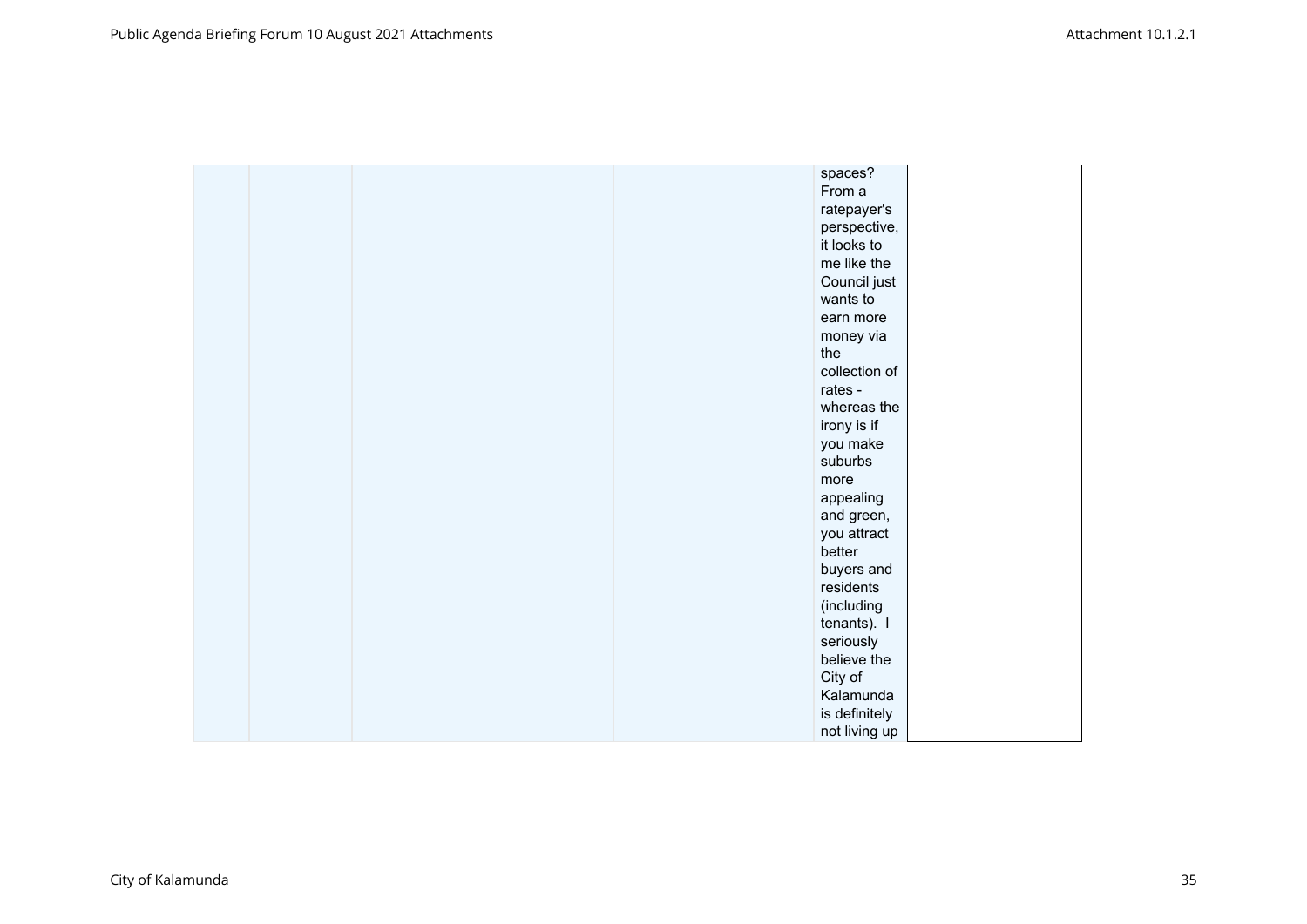|  |  | to its        |  |
|--|--|---------------|--|
|  |  | positioning   |  |
|  |  | statement of  |  |
|  |  | a "home in    |  |
|  |  | the forest"   |  |
|  |  |               |  |
|  |  | While I       |  |
|  |  | know I may    |  |
|  |  | sound         |  |
|  |  | grumpy, I     |  |
|  |  | do            |  |
|  |  | appreciate    |  |
|  |  | the effort    |  |
|  |  | the Council   |  |
|  |  | is going to   |  |
|  |  | improve the   |  |
|  |  | environment   |  |
|  |  | and I have    |  |
|  |  | seen some     |  |
|  |  | verge trees   |  |
|  |  | appear but    |  |
|  |  | more needs    |  |
|  |  | to be done.   |  |
|  |  | The Council   |  |
|  |  | also          |  |
|  |  | removed       |  |
|  |  | the green     |  |
|  |  | waste         |  |
|  |  | collection    |  |
|  |  | (you need     |  |
|  |  | to get a skip |  |
|  |  | bin or go to  |  |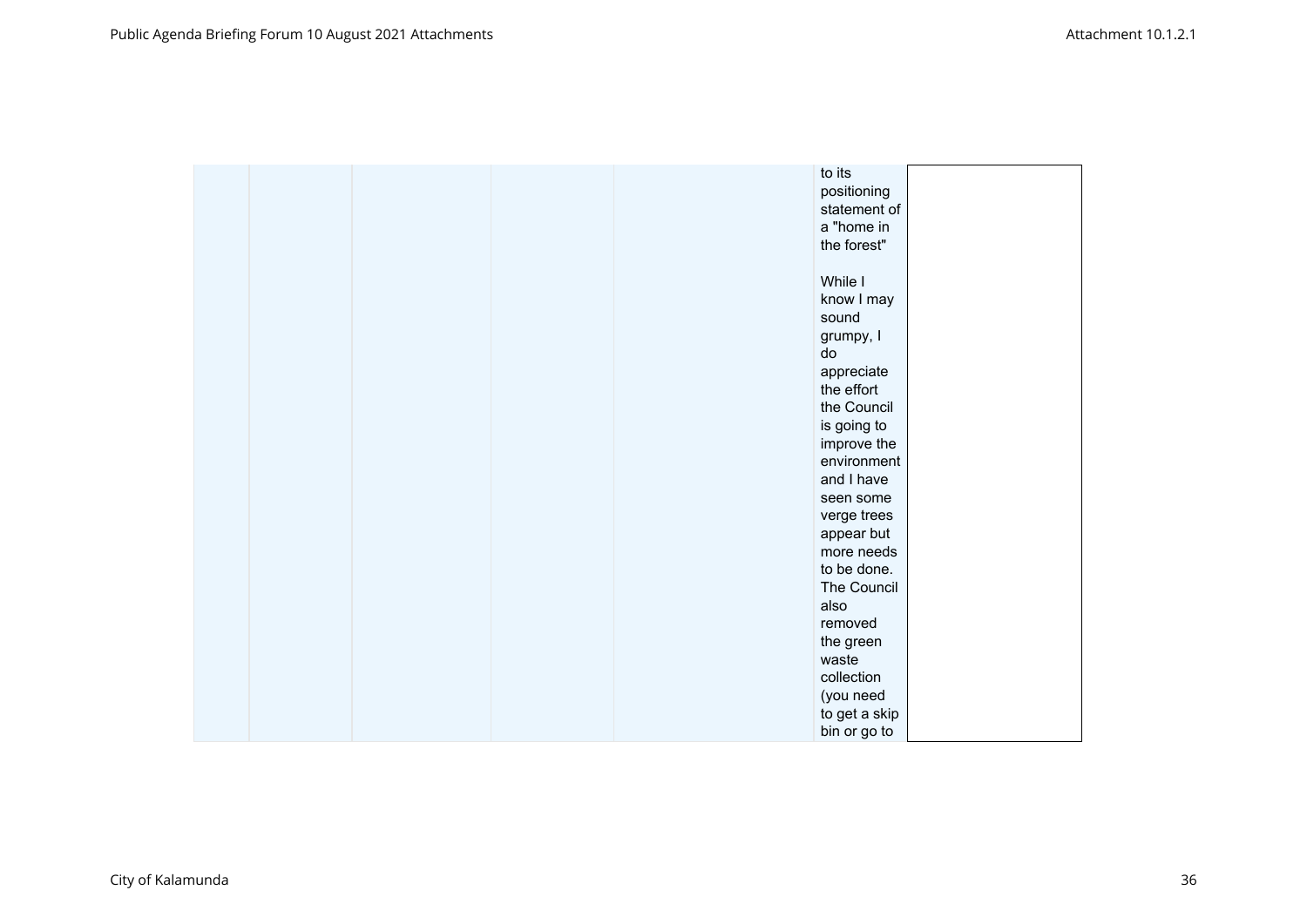|   |          |                                                                                   |                                                   |                                                                                                                                                  | the two). If<br>green waste<br>collection<br>started<br>again then<br>ppl may be<br>inclined to<br>grow trees<br>again.<br>Noted - the<br>Walliston tip<br>is probably<br>the best I<br>have seen<br>in any<br>council - it is<br>seriously<br>well run. |                                                                                                                                                                                                                                                                     |
|---|----------|-----------------------------------------------------------------------------------|---------------------------------------------------|--------------------------------------------------------------------------------------------------------------------------------------------------|----------------------------------------------------------------------------------------------------------------------------------------------------------------------------------------------------------------------------------------------------------|---------------------------------------------------------------------------------------------------------------------------------------------------------------------------------------------------------------------------------------------------------------------|
| 3 | Not Sure | I feel like there<br>may be loopholes<br>with the use of the<br>10% cash in lieu. | I like that the<br>policy protects<br>vegetation. | Protected vegetation that is<br>fenced off is no longer able<br>to be used by the public<br>other that to look at. This<br>needs to be reviewed. | I like that<br>private<br>residential<br>subdivision<br>won't have<br>to the 10%,<br>and I hope<br>that I've<br>understood<br>this<br>correctly                                                                                                          | The policy applies to<br>residential subdivision<br>only.<br>The 10% POS<br>to contribute contribution for<br>residential subdivision is<br>a requirement under<br>State Planning Policy 2.3<br>Public Open Space in<br>Residential Areas.<br>Expenditure of POS is |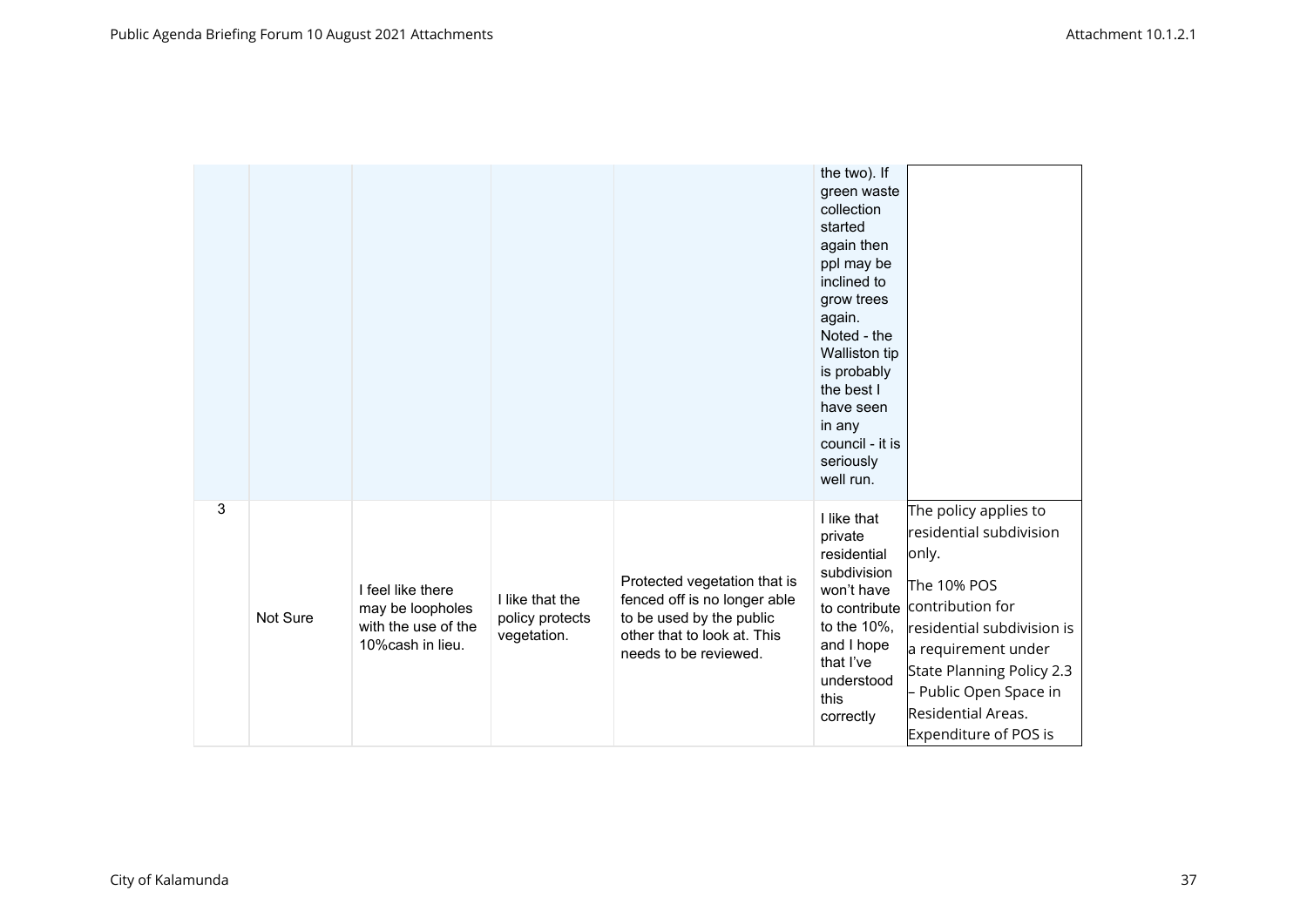